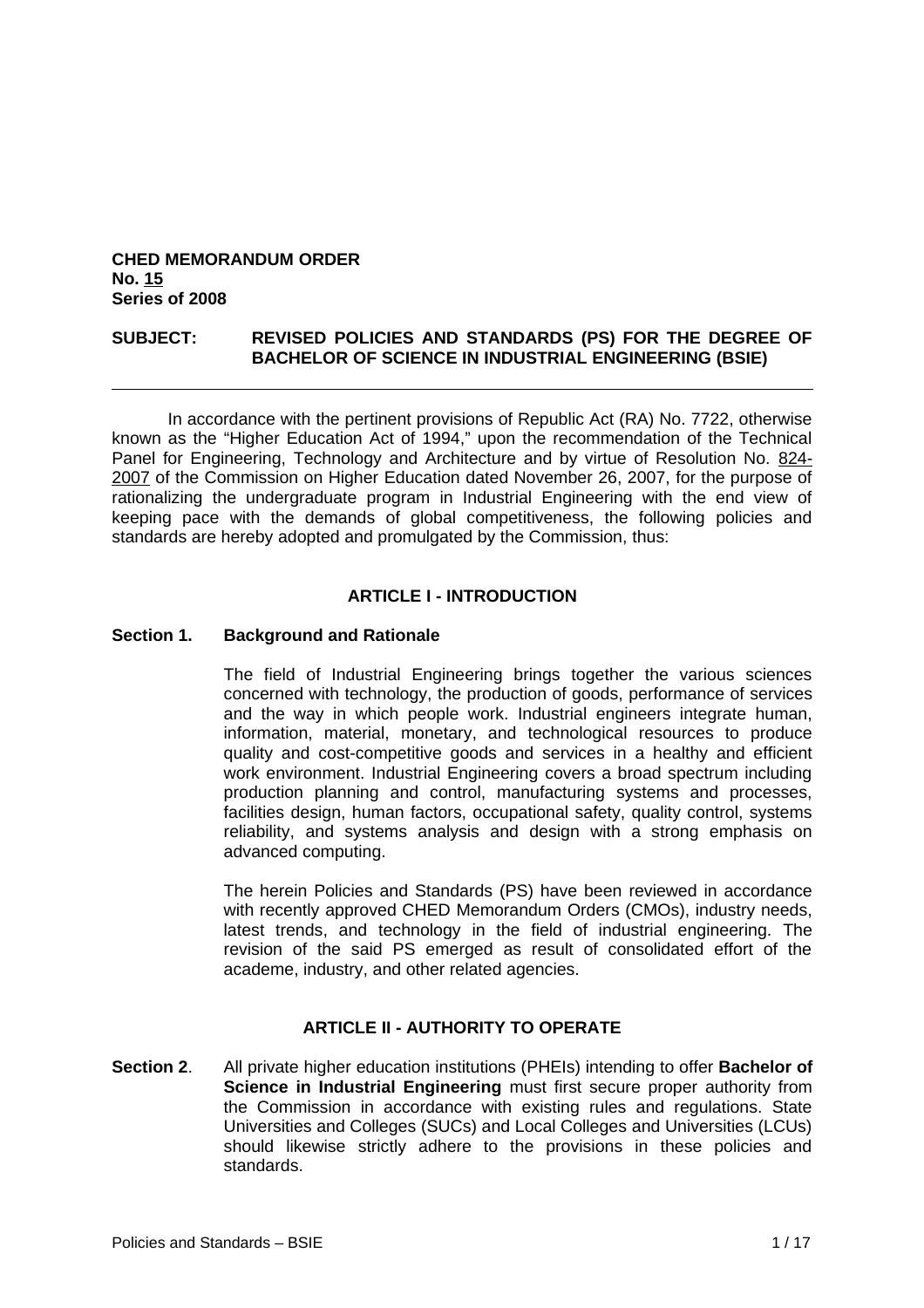### **ARTICLE III -PROGRAM SPECIFICATION**

#### **Section 3. Degree Name**

The degree program herein shall be called **BACHELOR OF SCIENCE IN INDUSTRIAL ENGINEERING (BSIE).**

#### **Section 4. Program Description**

#### **4.1 Nature of the Program**

The Bachelor of Science in Industrial Engineering program is intended to prepare students for a professional Industrial Engineering career including a leading role in the design, improvement and installation of integrated systems of people, materials, information, equipment, and energy. Graduates of the program must have specialized knowledge and skills in the mathematical, physical, and social sciences together with the principles and methods of engineering analysis and design to specify, predict, and evaluate the results to be obtained from such systems.

### **4.2 Program Outcomes**

A graduate of the Bachelor of Science in Industrial Engineering program must attain:

- a. An ability to apply knowledge of mathematics, physical and information sciences, and engineering sciences to the practice of industrial engineering.
- b. An ability to design and conduct experiments, as well as to analyze and interpret data.
- c. An ability to design, build, improve, and install systems or processes which are efficient, effective, as well as robust to meet desired needs within identified constraints.
- d. An ability to work effectively in multi-disciplinary and multi-cultural teams.
- e. An ability to recognize, formulate, and solve engineering problems.
- f. A recognition of professional, social, and ethical responsibility.
- g. An ability to effectively communicate orally and in writing using the English language.
- h. An understanding of the effects of engineering solutions in a comprehensive context.
- i. An ability to engage in life-long learning and an understanding of the need to keep current of the developments in the specific field of specialization.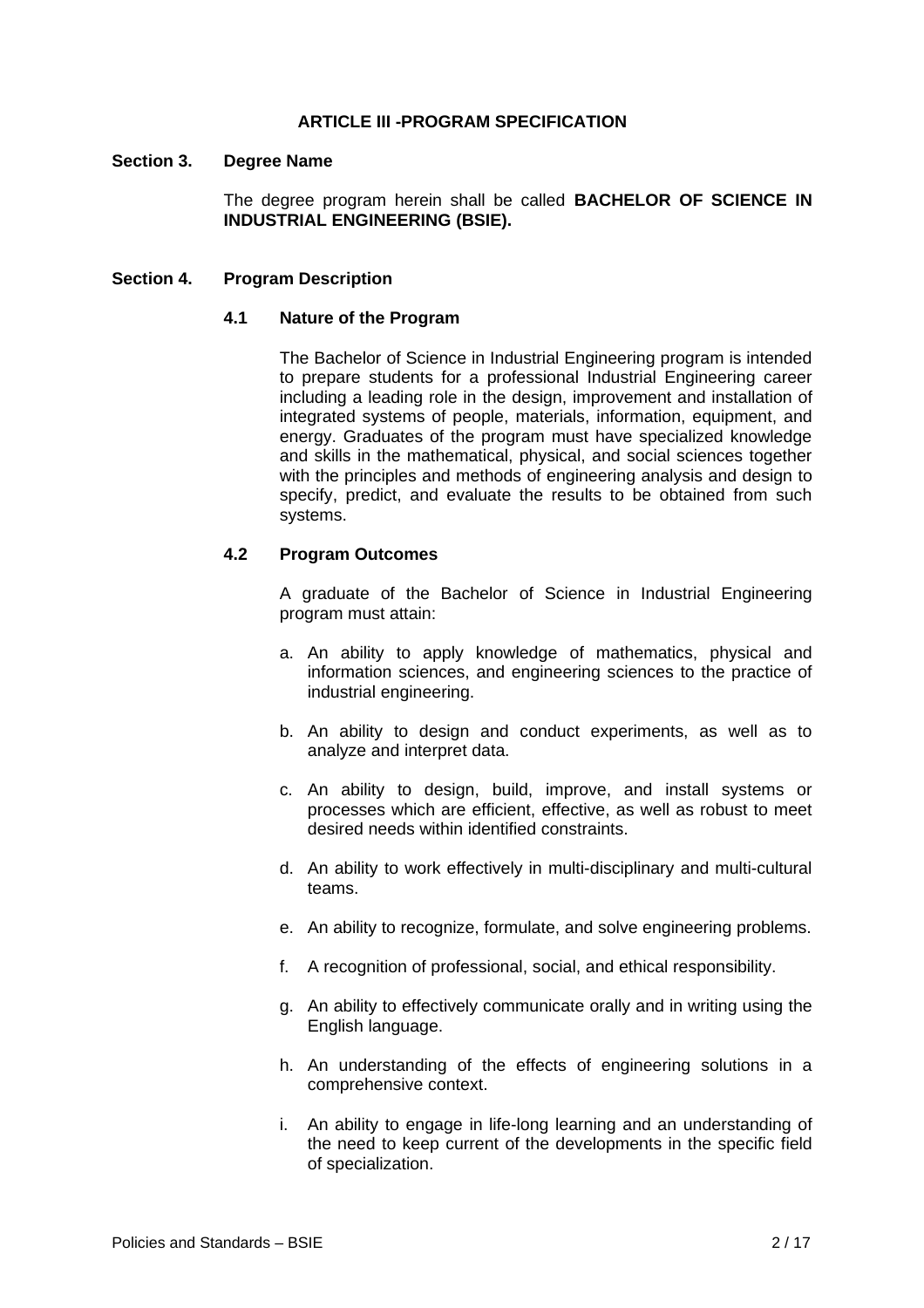- j. An ability to use the techniques, skills, and engineering tools necessary for engineering and business practice.
- k. An ability to perform services in the form of analysis, design, preparation of plans, specifications, estimates, and implementation of:
	- work standards
	- statistical process control systems
	- production planning and materials control systems
	- manufacturing and service facilities
	- operations research models for production and operations
	- information systems

## **4.3 Fields of Specialization**

Industrial Engineering has the following major fields of specialization:

### *Fields of Specialization Sub-Areas of Specialization*

- 
- 1. Production Engineering Manufacturing Processes and **Systems** 
	- Facilities Planning and Design
	- Production Planning and Control
	- Quality Management
	- Materials Management and Inventory Control
	- Product Design and Improvement
	- Maintenance Engineering
	- Management Control Systems
	- Information Systems
	- Organization Analysis and Design
	- Economic Analysis for Decision Making
	- Operations Research
	- Project Management
	- Strategic Planning
- 3. Ergonomics/Human Factors Engineering

2. Organization and Decision Systems

- Work Measurement
- Methods Engineering
- Work Systems Analysis and Design
- Wage and Salary Administration
- Safety Engineering
- Training

## **Section 5. Allied Programs**

The allied programs for Industrial Engineering are Mechanical Engineering, Engineering Management, Statistics, Business Administration, Computer Science, and Electrical Engineering.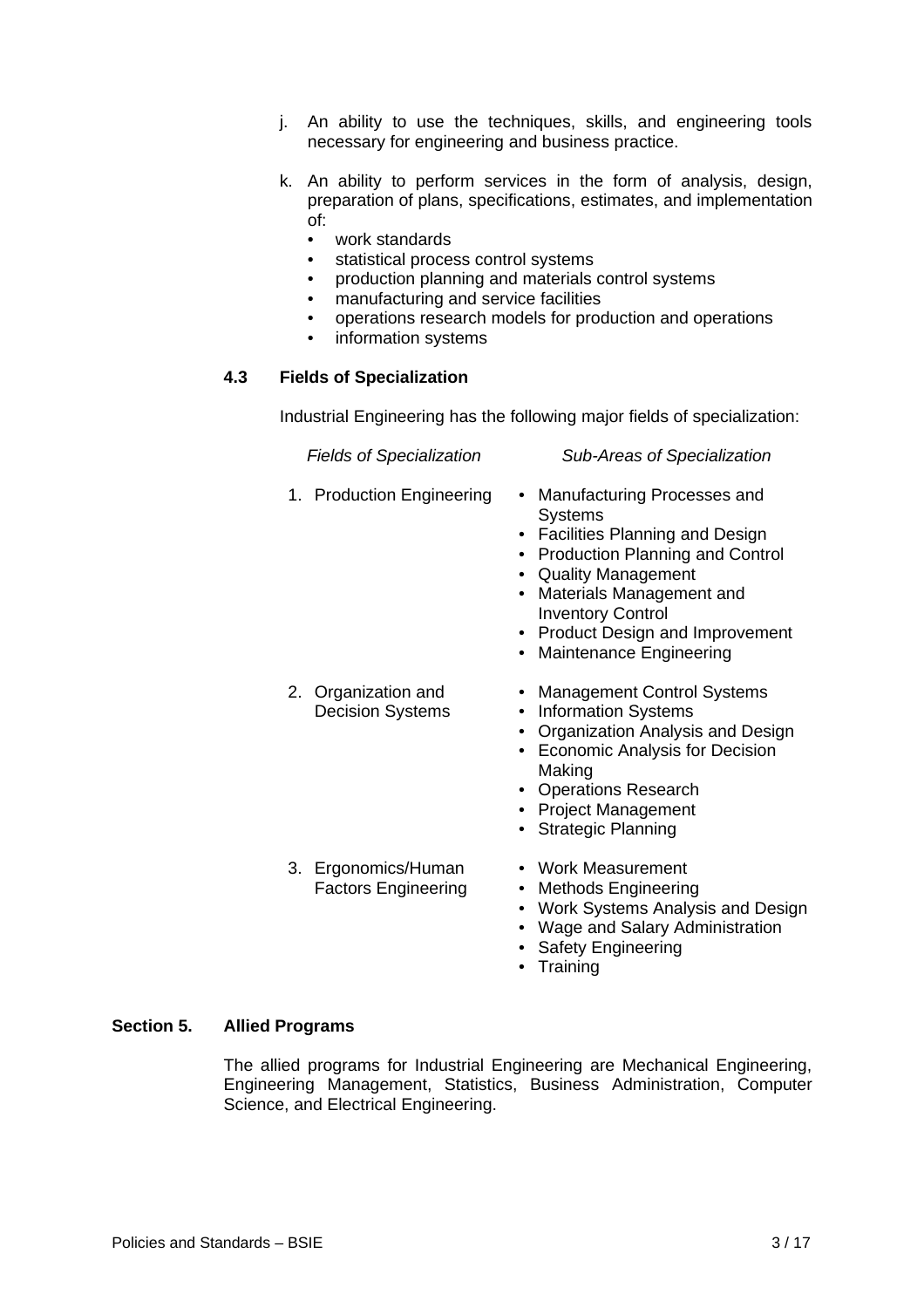### **ARTICLE IV - COMPETENCY STANDARDS**

**Section 6.** This section defines the entry-level competency standards, knowledge, attitudes, values and skills applicable to the Bachelor of Science in Industrial Engineering graduate, which are contained in **ANNEX I** of this Memorandum**.**

### **ARTICLE V - CURRICULUM**

### **Section 7. Curriculum Description**

The Bachelor of Science in Industrial Engineering curriculum is designed to develop engineers who have a background in mathematics, natural, physical, and allied sciences. As such, the curriculum contains courses in mathematics, physics, chemistry, and statistics. The BSIE curriculum also contains language, social science, and humanities courses that will ensure that the industrial engineering graduate is articulate and understands the nature of his/her special role and impact in society. The curriculum is designed to guarantee a certain breadth of knowledge of the key areas of Industrial Engineering through a set of core courses and to ensure depth and focus in certain fields of specialization. The curriculum develops the basic tools and techniques necessary to solve problems in the field of Industrial Engineering.

|    | <b>Classification / Field / Course</b> |                | <b>Minimum No. of Hours</b><br>Lecture/Laboratory/<br><b>Tutorial/Field Work/</b><br><b>Drafting</b> | <b>Minimum</b><br><b>Credit</b> |
|----|----------------------------------------|----------------|------------------------------------------------------------------------------------------------------|---------------------------------|
|    |                                        | Lecture        | L/T/FW/D                                                                                             | <b>Units</b>                    |
| L. | <b>TECHNICAL COURSES</b>               |                |                                                                                                      |                                 |
| Α. | <b>Mathematics</b>                     |                |                                                                                                      |                                 |
|    | College Algebra                        | 3              | $\overline{0}$                                                                                       | 3                               |
|    | Advanced Algebra                       | $\overline{2}$ | 0                                                                                                    | $\overline{2}$                  |
|    | Plane and Spherical Trigonometry       | 3              | 0                                                                                                    | 3                               |
|    | <b>Analytic Geometry</b>               | $\overline{2}$ | 0                                                                                                    | $\overline{2}$                  |
|    | Solid Mensuration                      | $\overline{2}$ | 0                                                                                                    | $\overline{2}$                  |
|    | <b>Differential Calculus</b>           | 4              | 0                                                                                                    | 4                               |
|    | <b>Integral Calculus</b>               | 4              | 0                                                                                                    | 4                               |
|    | <b>Differential Equations</b>          | 3              | 0                                                                                                    | 3                               |
|    | <b>Probability and Statistics</b>      | 3              | 0                                                                                                    | 3                               |
|    | <b>Sub-Total</b>                       | 26             | 0                                                                                                    | 26                              |

### **Section 8. Curriculum Outline**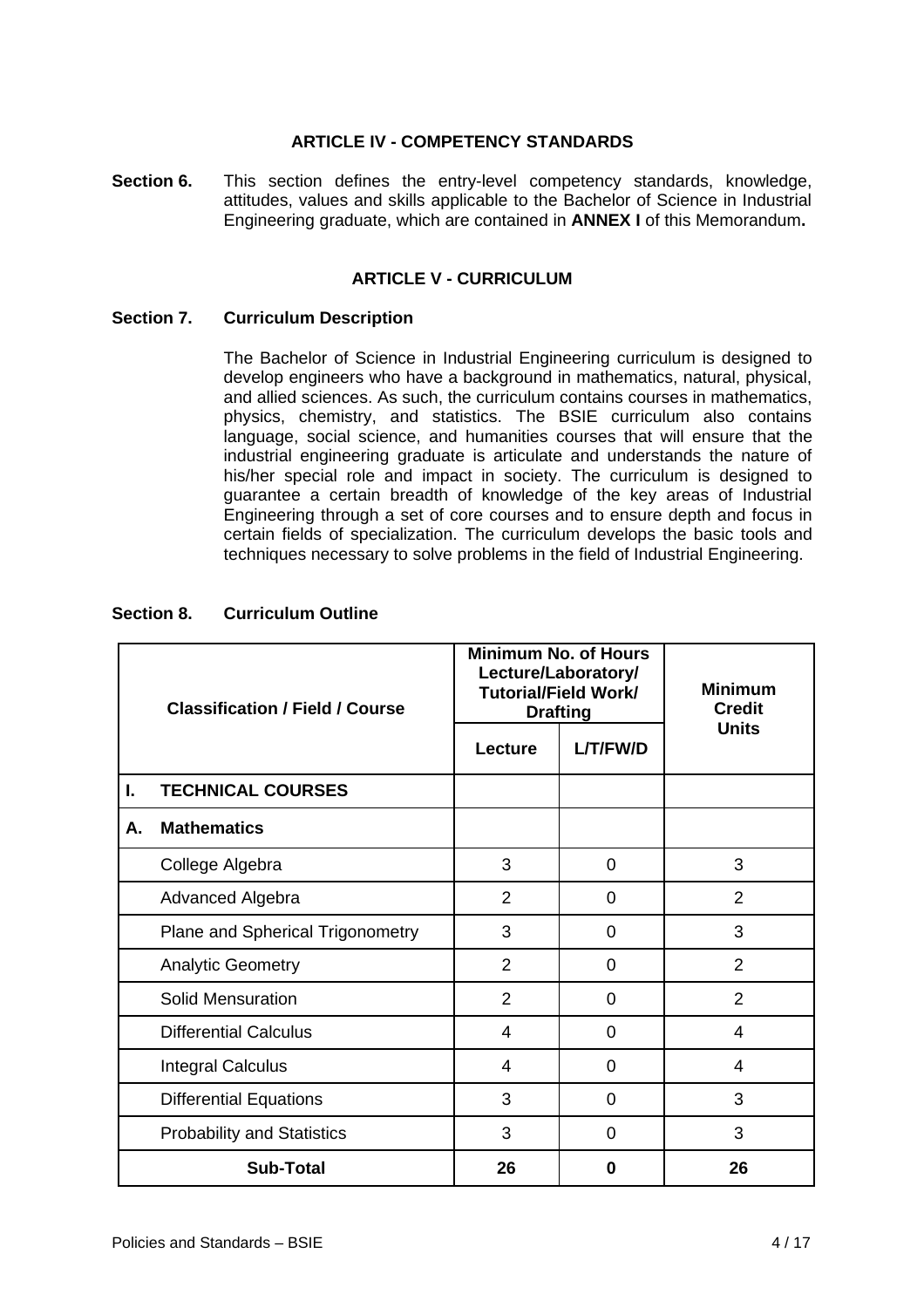| В. | <b>Natural/Physical Sciences</b>                |                |                |                |
|----|-------------------------------------------------|----------------|----------------|----------------|
|    | <b>General Chemistry</b>                        | 3              | 3              | 4              |
|    | Physics 1                                       | 3              | 3              | 4              |
|    | Physics 2                                       | 3              | 3              | 4              |
|    | <b>Sub-Total</b>                                | 9              | 9              | 12             |
| C. | <b>Basic Engineering Sciences</b>               |                |                |                |
|    | <b>Engineering Drawing</b>                      | 0              | 3              | $\mathbf{1}$   |
|    | <b>Computer-Aided Drafting</b>                  | 0              | 3              | $\mathbf 1$    |
|    | <b>Computer Fundamentals and</b><br>Programming | $\mathbf 0$    | 6              | $\overline{2}$ |
|    | <b>Statics of Rigid Bodies</b>                  | 3              | 0              | 3              |
|    | <b>Dynamics of Rigid Bodies</b>                 | $\overline{2}$ | 0              | $\overline{2}$ |
|    | <b>Mechanics of Deformable Bodies</b>           | 3              | 0              | 3              |
|    | <b>Engineering Economy</b>                      | 3              | $\overline{0}$ | 3              |
|    | <b>Engineering Management</b>                   | 3              | 0              | 3              |
|    | <b>Environmental Engineering</b>                | $\overline{2}$ | 0              | $\overline{2}$ |
|    | Safety Management                               | $\mathbf{1}$   | 0              | $\mathbf 1$    |
|    | <b>Sub-Total</b>                                | 17             | 12             | 21             |
| D. | <b>Allied Courses</b>                           |                |                |                |
|    | Principles of Economics                         | 3              | 0              | 3              |
|    | <b>Financial Accounting</b>                     | 3              | 0              | 3              |
|    | <b>Managerial Accounting</b>                    | 3              | 0              | 3              |
|    | Thermodynamics                                  | 3              | 0              | 3              |
|    | <b>Elementary Electrical Engineering</b>        | 3              | 0              | 3              |
|    | <b>Engineering Values and Ethics</b>            | $\overline{2}$ | 0              | $\overline{2}$ |
|    | <b>Sub-Total</b>                                | 17             | 0              | 17             |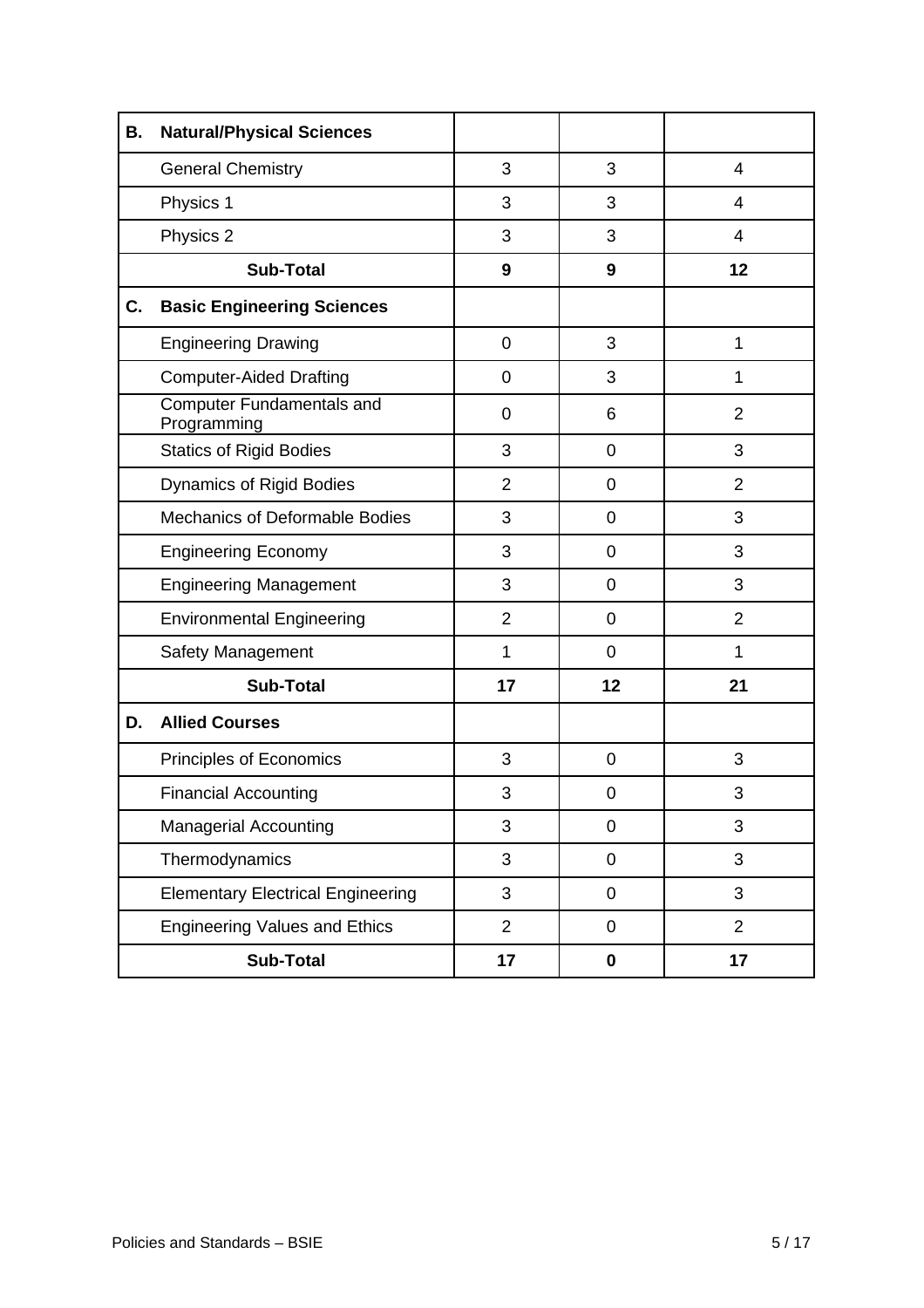| Е. | <b>Professional Courses</b>                               |                |             |    |
|----|-----------------------------------------------------------|----------------|-------------|----|
| 1. | <b>Core Courses</b>                                       |                |             |    |
|    | <b>Advanced Mathematics for Industrial</b><br>Engineering | 3              | $\mathbf 0$ | 3  |
|    | <b>Industrial Materials and Processes</b>                 | $\overline{2}$ | 3           | 3  |
|    | <b>Advanced Statistics</b>                                | 3              | $\mathbf 0$ | 3  |
|    | <b>Methods Study</b>                                      | 4              | 3           | 5  |
|    | <b>Operations Research 1</b>                              | 3              | $\mathbf 0$ | 3  |
|    | <b>Operations Research 2</b>                              | 3              | $\mathbf 0$ | 3  |
|    | <b>Industrial Quality Control</b>                         | 3              | $\mathbf 0$ | 3  |
|    | <b>Project Feasibility</b>                                | $\overline{2}$ | 3           | 3  |
|    | Ergonomics                                                | $\overline{2}$ | 3           | 3  |
|    | <b>Production Systems</b>                                 | 3              | $\mathbf 0$ | 3  |
|    | Facilities Planning and Design                            | 3              | $\mathbf 0$ | 3  |
|    | <b>Information Systems</b>                                | 3              | $\mathbf 0$ | 3  |
|    | <b>Systems Engineering</b>                                | 3              | $\mathbf 0$ | 3  |
|    | Undergraduate Research                                    | $\mathbf{1}$   | 6           | 3  |
|    | <b>Sub-Total</b>                                          | 38             | 18          | 44 |
| 2. | <b>Electives</b>                                          |                |             |    |
|    | Industrial Engineering Elective 1                         | 3              | $\mathbf 0$ | 3  |
|    | Industrial Engineering Elective 2                         | 3              | $\mathbf 0$ | 3  |
|    | <b>Industrial Engineering Elective 3</b>                  | 3              | $\pmb{0}$   | 3  |
|    | Industrial Engineering Elective 4                         | 3              | 0           | 3  |
|    | <b>Sub-Total</b>                                          | 12             | $\mathbf 0$ | 12 |
|    | <b>TOTAL PROFESSIONAL COURSES</b>                         | 50             | 18          | 56 |
| Ш. | <b>NON-TECHNICAL COURSES</b>                              |                |             |    |
| Α. | <b>Social Sciences</b>                                    |                |             |    |
|    | Social Science 1                                          | 3              | $\pmb{0}$   | 3  |
|    | Social Science 2                                          | 3              | $\mathbf 0$ | 3  |
|    | Social Science 3                                          | 3              | 0           | 3  |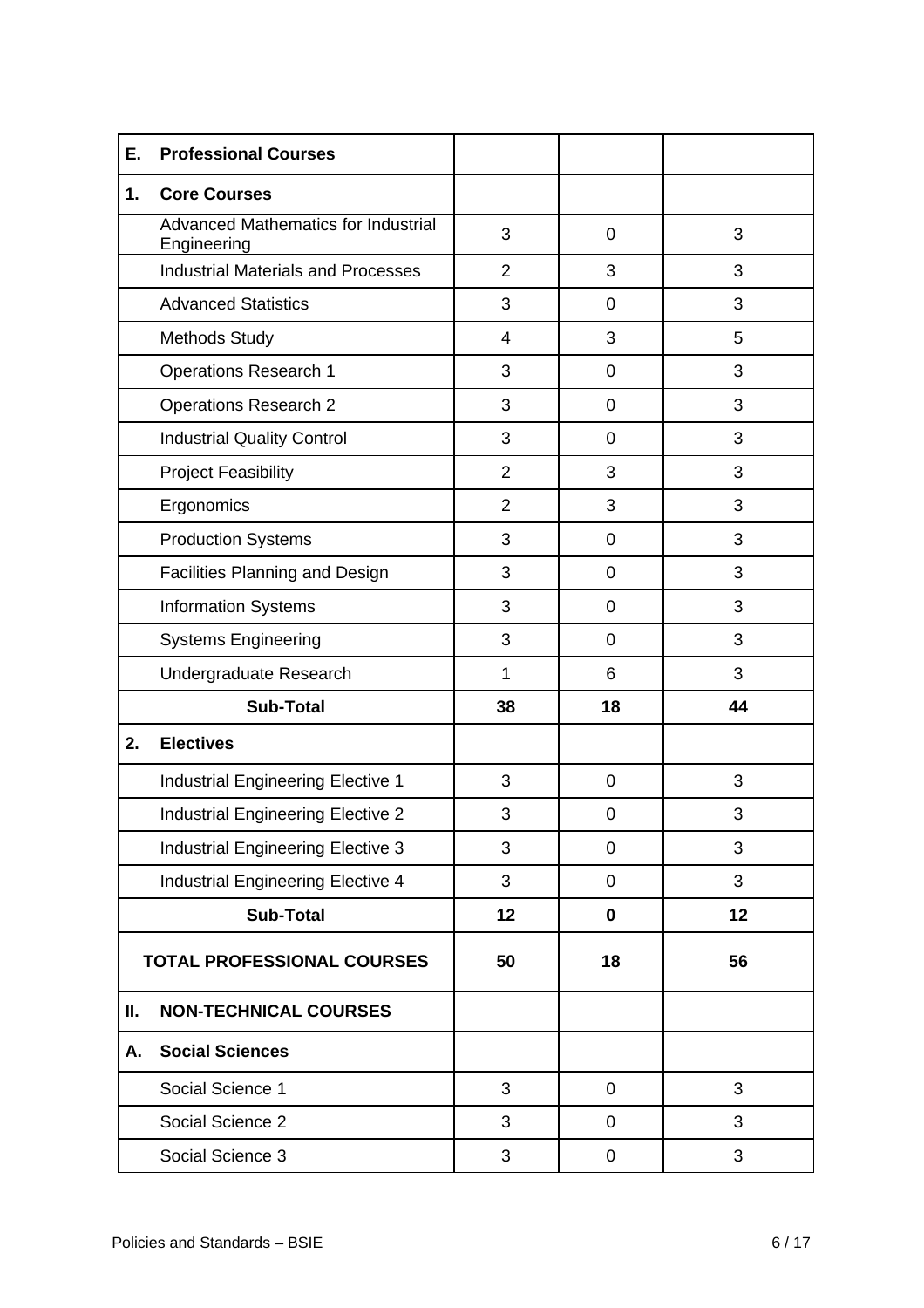|    | Social Science 4                         | 3            | $\pmb{0}$   | 3                |
|----|------------------------------------------|--------------|-------------|------------------|
|    | <b>Sub-Total</b>                         | 12           | $\pmb{0}$   | 12               |
| В. | <b>Humanities</b>                        |              |             |                  |
|    | Humanities 1                             | 3            | $\pmb{0}$   | 3                |
|    | Humanities 2                             | 3            | 0           | 3                |
|    | Humanities 3                             | 3            | $\pmb{0}$   | 3                |
|    | <b>Sub-Total</b>                         | 9            | $\mathbf 0$ | $\boldsymbol{9}$ |
| C. | <b>Languages</b>                         |              |             |                  |
|    | English 1                                | 3            | $\mathbf 0$ | 3                |
|    | English 2                                | 3            | 0           | 3                |
|    | English 3 (Technical Communication)      | 3            | $\mathbf 0$ | 3                |
|    | Pilipino 1                               | 3            | $\mathbf 0$ | 3                |
|    | Pilipino 2                               | 3            | $\pmb{0}$   | 3                |
|    | <b>Sub-Total</b>                         | 15           | $\mathbf 0$ | 15               |
| D. | <b>Mandated Course</b>                   |              |             |                  |
|    | Life and Works of Rizal                  | 3            | $\mathbf 0$ | 3                |
|    | <b>Sub-Total</b>                         | $\mathbf{3}$ | $\pmb{0}$   | $\mathbf{3}$     |
| Ε. | <b>Physical Education</b>                |              |             |                  |
|    | P.E. 1                                   |              |             | $\overline{2}$   |
|    | P.E. 2                                   |              |             | $\overline{c}$   |
|    | P.E. 3                                   |              |             | $\overline{2}$   |
|    | P.E. 4                                   |              |             | $\overline{2}$   |
|    | <b>Sub-Total</b>                         |              |             | 8                |
| F. | <b>National Service Training Program</b> |              |             |                  |
|    | N.S.T.P. 1                               |              |             | 3                |
|    | N.S.T.P. 2                               |              |             | 3                |
|    | <b>Sub-Total</b>                         |              |             | 6                |
|    |                                          |              |             |                  |
|    | <b>GRAND TOTAL</b>                       | 185          |             |                  |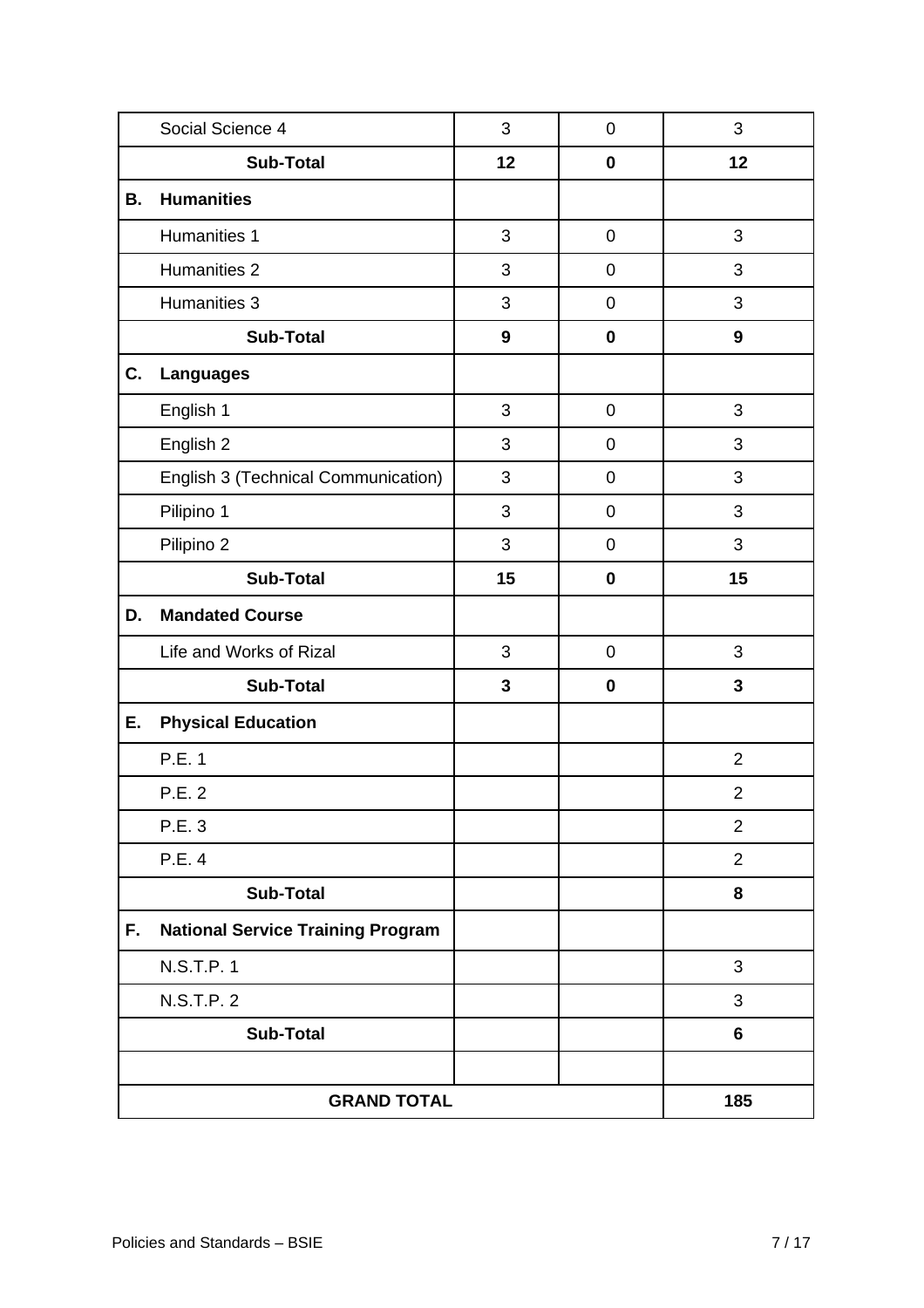| <b>Field of Specialization</b>                | <b>Suggested Electives</b>                                                                                                                                                                                                                                          |
|-----------------------------------------------|---------------------------------------------------------------------------------------------------------------------------------------------------------------------------------------------------------------------------------------------------------------------|
| 1. Production Engineering                     | <b>Computer-Aided Manufacturing</b><br>Lean Manufacturing<br><b>Total Productive Maintenance and</b><br>Reliability<br><b>Product Design and Development</b><br><b>Enterprise Resource Planning</b><br>Packaging Technology<br>$\bullet$<br>Supply Chain Management |
| 2. Organization and Decision Systems          | <b>Systems Simulation</b><br><b>Total Quality Management</b><br>Six Sigma<br>$\bullet$<br>Stochastic Processes in Engineering<br><b>Strategic Planning</b><br>Multi-Criteria Decision Making<br><b>Project Management</b>                                           |
| Ergonomics/Human Factors<br>3.<br>Engineering | Job Evaluation and Salary and Wage<br>$\bullet$<br>Administration<br>Personnel Management<br>Occupational Safety and Health<br><b>Cognitive Engineering</b><br><b>Risk Management</b>                                                                               |
| 4. General Electives                          | Computer Applications in IE<br>$\bullet$<br>Energy Management<br>Special Topics in IE<br>Special Problems in IE                                                                                                                                                     |

# **Suggested Industrial Engineering Electives According to Fields of Specialization**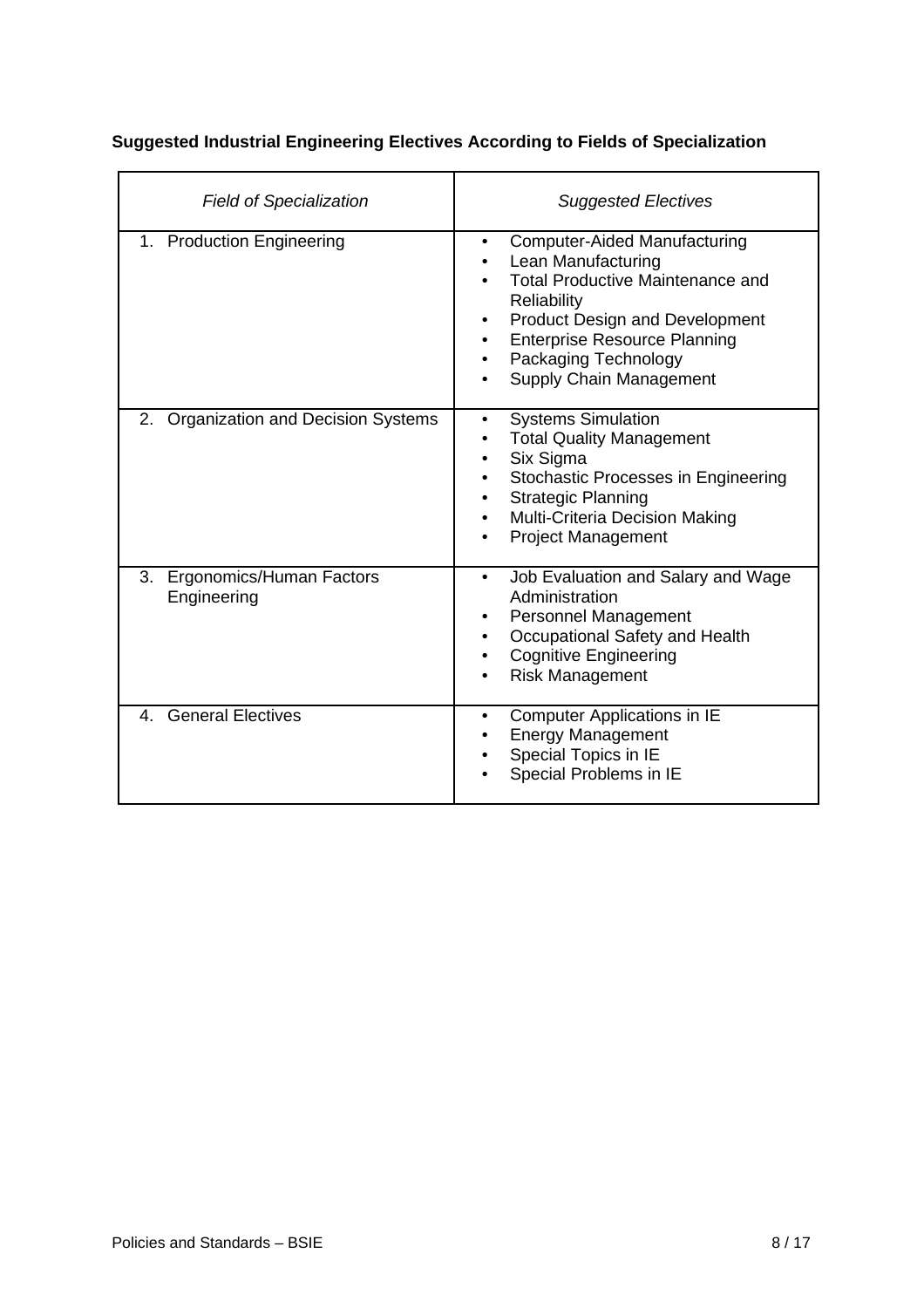|    | <b>Classification / Field</b>     | <b>Total No. of Hours</b> |                | <b>Total No. of</b> |
|----|-----------------------------------|---------------------------|----------------|---------------------|
|    |                                   | <b>Lecture</b>            | L/T/FW/D       | <b>Units</b>        |
| I. | <b>TECHNICAL COURSES</b>          |                           |                |                     |
| Α. | <b>Mathematics</b>                | 26                        | $\overline{0}$ | 26                  |
| Β. | <b>Natural/Physical Sciences</b>  | 9                         | 9              | 12                  |
| C. | <b>Basic Engineering Sciences</b> | 17                        | 12             | 21                  |
| D. | <b>Allied Courses</b>             | 17                        | 0              | 17                  |
| Ε. | <b>Professional Courses</b>       | 50                        | 18             | 56                  |
|    | <b>Sub-Total</b>                  | 119                       | 39             | 132                 |
|    |                                   |                           |                |                     |
| Ш. | <b>NON-TECHNICAL COURSES</b>      |                           |                |                     |
| А. | <b>Social Sciences</b>            | 12                        | $\overline{0}$ | 12                  |
| Β. | <b>Humanities</b>                 | 9                         | 0              | 9                   |
| C. | Languages                         | 15                        | 0              | 15                  |
| D. | <b>Mandated Course</b>            | 3                         | 0              | 3                   |
| Ε. | <b>Physical Education</b>         |                           |                | 8                   |
| F. | National Service Training Program |                           |                | $6\phantom{1}$      |
|    | <b>Sub-Total</b>                  | 39                        |                | 53                  |
|    |                                   |                           |                |                     |
|    | <b>GRAND TOTAL</b>                |                           |                | 185                 |

## **SUMMARY**

## **Section 9. Relationship of the Courses to the Program Outcomes**

The relationships of the identified courses in Section 8 to the identified program outcomes in Section 4 - 4.2 are contained in **ANNEX II** of this Memorandum.

# **Section 10. Sample/Model Program of Study**

The institution may enrich the sample/model program of study depending on the needs of the industry, provided that all prescribed courses/competencies required in the curriculum outlines are offered and prerequisites are observed.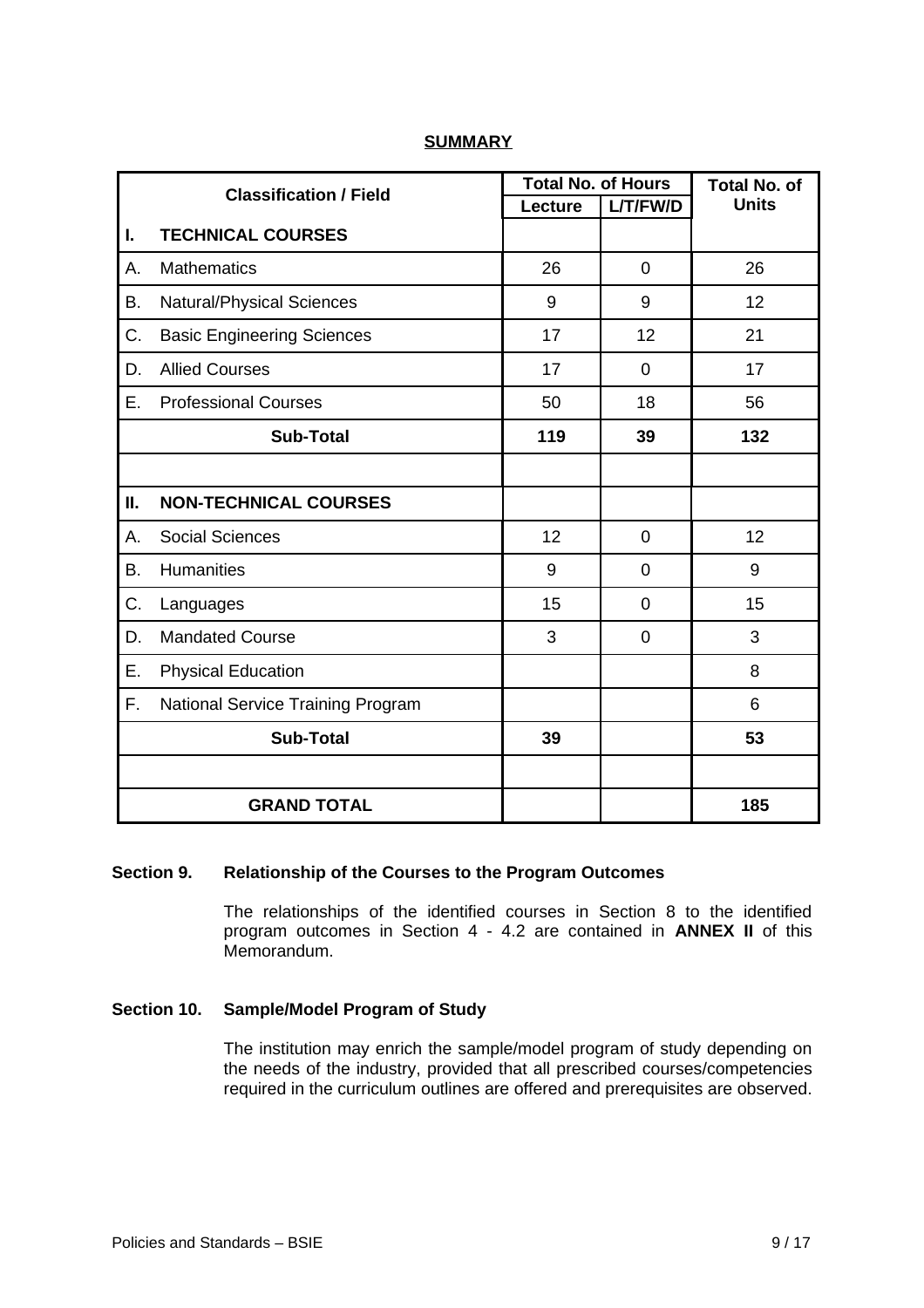# **FIRST YEAR**

# **First Year – First Semester**

|                                     | <b>No. of Hours</b> |                         |              |                                       |  |
|-------------------------------------|---------------------|-------------------------|--------------|---------------------------------------|--|
| <b>Subjects</b>                     | Lecture             | Lab/<br><b>Tutorial</b> | <b>Units</b> | <b>Prerequisite/</b><br>(Corequisite) |  |
|                                     |                     |                         |              |                                       |  |
| College Algebra                     | 3                   | 0                       | 3            | None                                  |  |
| Plane and Spherical<br>Trigonometry | 3                   | 0                       | 3            | None                                  |  |
| <b>General Chemistry</b>            | 3                   | 3                       | 4            | None                                  |  |
| English 1                           | 3                   | 0                       | 3            | None                                  |  |
| Pilipino 1                          | 3                   | 0                       | 3            | None                                  |  |
| P.E.1                               |                     |                         | 2            | None                                  |  |
| N.S.T.P. 1                          |                     |                         | 3            | None                                  |  |
|                                     |                     |                         |              |                                       |  |
| <b>Total</b>                        |                     |                         | 21           |                                       |  |

**First Year – Second Semester**

|                          | <b>No. of Hours</b> |                         |                | <b>Prerequisite/</b>                                        |
|--------------------------|---------------------|-------------------------|----------------|-------------------------------------------------------------|
| <b>Subjects</b>          | Lecture             | Labl<br><b>Tutorial</b> | <b>Units</b>   | (Corequisite)                                               |
|                          |                     |                         |                |                                                             |
| Advanced Algebra         | 2                   | $\Omega$                | $\overline{2}$ | College Algebra                                             |
| <b>Analytic Geometry</b> | $\overline{2}$      | 0                       | 2              | College Algebra, Plane and<br><b>Spherical Trigonometry</b> |
| Solid Mensuration        | $\mathcal{P}$       | 0                       | $\overline{2}$ | College Algebra, Plane and<br><b>Spherical Trigonometry</b> |
| English 2                | 3                   | 0                       | 3              | English 1                                                   |
| Pilipino 2               | 3                   | 0                       | 3              | Pilipino 1                                                  |
| Physics 1                | 3                   | 3                       | 4              | College Algebra, Plane and<br><b>Spherical Trigonometry</b> |
| P.E. 2                   |                     |                         | $\mathfrak{p}$ | P.E.1                                                       |
| <b>N.S.T.P. 2</b>        |                     |                         | 3              | N.S.T.P.1                                                   |
|                          |                     |                         |                |                                                             |
| Total                    |                     |                         | 21             |                                                             |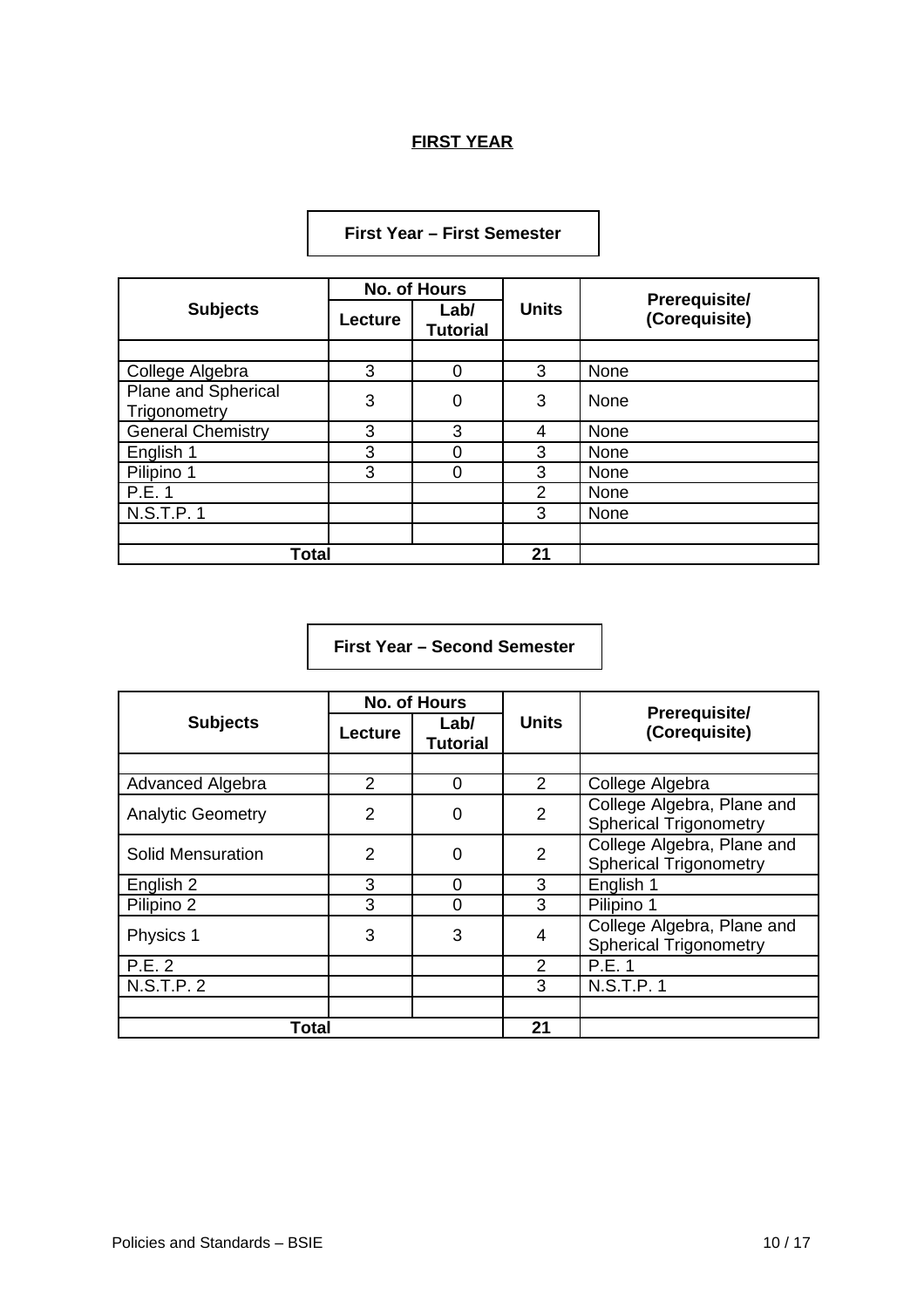# **SECOND YEAR**

# **Second Year – First Semester**

|                                                 | <b>No. of Hours</b> |                         |               | <b>Prerequisite/</b>                                         |
|-------------------------------------------------|---------------------|-------------------------|---------------|--------------------------------------------------------------|
| <b>Subjects</b>                                 | Lecture             | Lab/<br><b>Tutorial</b> | <b>Units</b>  | (Corequisite)                                                |
|                                                 |                     |                         |               |                                                              |
| <b>Differential Calculus</b>                    | $\overline{4}$      | 0                       | 4             | Analytic Geometry, Solid<br>Mensuration, Advanced<br>Algebra |
| Physics 2                                       | 3                   | 3                       | 4             | Physics 1                                                    |
| <b>Engineering Drawing</b>                      | $\Omega$            | 3                       |               | None                                                         |
| <b>Computer Fundamentals</b><br>and Programming | $\Omega$            | 6                       | 2             | Second Year Standing                                         |
| English 3                                       | 3                   | 0                       | 3             | English 2                                                    |
| Humanities 1                                    | 3                   | 0                       | 3             | None                                                         |
| P.E. 3                                          |                     |                         | $\mathcal{P}$ | P.E. 2                                                       |
|                                                 |                     |                         |               |                                                              |
| Total                                           |                     |                         | 19            |                                                              |

# **Second Year – Second Semester**

|                                   | <b>No. of Hours</b> |                         |               |                                       |
|-----------------------------------|---------------------|-------------------------|---------------|---------------------------------------|
| <b>Subjects</b>                   | Lecture             | Lab/<br><b>Tutorial</b> | <b>Units</b>  | <b>Prerequisite/</b><br>(Corequisite) |
|                                   |                     |                         |               |                                       |
| Integral Calculus                 | 4                   | 0                       | 4             | <b>Differential Calculus</b>          |
| <b>Probability and Statistics</b> | 3                   | 0                       | 3             | College Algebra                       |
| <b>Computer-Aided Drafting</b>    |                     | 3                       |               | Second Year Standing                  |
| Principles of Economics           | 3                   | ი                       | 3             | College Algebra                       |
| <b>Financial Accounting</b>       | 3                   | ი                       | 3             | Second Year Standing                  |
| Humanities 2                      | 3                   | 0                       | 3             | Humanities 1                          |
| P.E.4                             |                     |                         | $\mathcal{P}$ | P.E. 3                                |
|                                   |                     |                         |               |                                       |
| Total                             |                     |                         | 19            |                                       |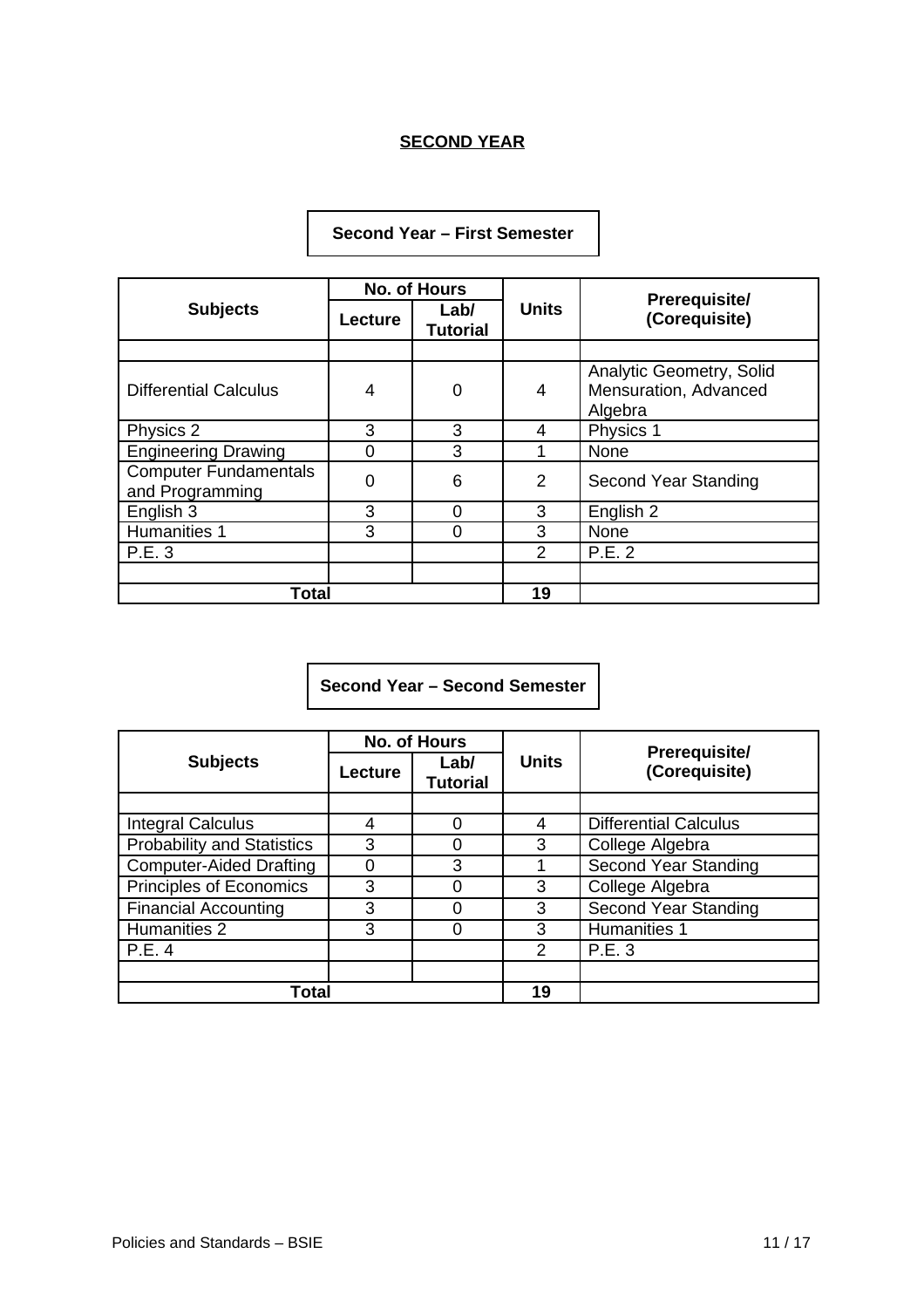# **THIRD YEAR**

|                                                     | <b>No. of Hours</b> |                         |                |                                                             |
|-----------------------------------------------------|---------------------|-------------------------|----------------|-------------------------------------------------------------|
| <b>Subjects</b>                                     | Lecture             | Labl<br><b>Tutorial</b> | <b>Units</b>   | <b>Prerequisite/</b><br>(Corequisite)                       |
|                                                     |                     |                         |                |                                                             |
| <b>Differential Equations</b>                       | 3                   | 0                       | 3              | <b>Integral Calculus</b>                                    |
| <b>Statics of Rigid Bodies</b>                      | 3                   | 0                       | 3              | Physics 1, Integral Calculus                                |
| <b>Industrial Materials and</b><br><b>Processes</b> | $\mathfrak{p}$      | 3                       | 3              | <b>General Chemistry, Physics</b><br>1, Engineering Drawing |
| <b>Advanced Statistics</b>                          | 3                   | $\Omega$                | 3              | <b>Probability and Statistics</b>                           |
| Engineering<br>Management                           | 3                   | 0                       | 3              | Third Year Standing                                         |
| Environmental<br>Engineering                        | $\overline{2}$      | 0                       | $\overline{2}$ | General Chemistry, Third<br><b>Year Standing</b>            |
| Humanities 3                                        | 3                   | $\Omega$                | 3              | Humanities 2                                                |
|                                                     |                     |                         |                |                                                             |
| Total                                               |                     |                         | 20             |                                                             |

# **Third Year – First Semester**

**Third Year – Second Semester**

|                                                           | <b>No. of Hours</b> |                         |               | <b>Prerequisite/</b>                                                                           |  |
|-----------------------------------------------------------|---------------------|-------------------------|---------------|------------------------------------------------------------------------------------------------|--|
| <b>Subjects</b>                                           | Lecture             | Labl<br><b>Tutorial</b> | <b>Units</b>  | (Corequisite)                                                                                  |  |
|                                                           |                     |                         |               |                                                                                                |  |
| <b>Advanced Mathematics</b><br>for Industrial Engineering | 3                   | 0                       | 3             | <b>Differential Equations</b>                                                                  |  |
| Dynamics of Rigid<br><b>Bodies</b>                        | $\mathcal{P}$       | 0                       | $\mathcal{P}$ | <b>Statics of Rigid Bodies</b>                                                                 |  |
| Mechanics of<br>Deformable Bodies                         | 3                   | 0                       | 3             | <b>Statics of Rigid Bodies</b>                                                                 |  |
| <b>Methods Study</b>                                      | 4                   | 3                       | 5             | Industrial Materials and<br>Processes, Industrial<br>Management, Probability<br>and Statistics |  |
| <b>Engineering Economy</b>                                | 3                   | 0                       | 3             | <b>Third Year Standing</b>                                                                     |  |
| Safety Management                                         | 1                   | 0                       | $\mathbf{1}$  | <b>Third Year Standing</b>                                                                     |  |
|                                                           |                     |                         |               |                                                                                                |  |
| Total                                                     |                     |                         | 17            |                                                                                                |  |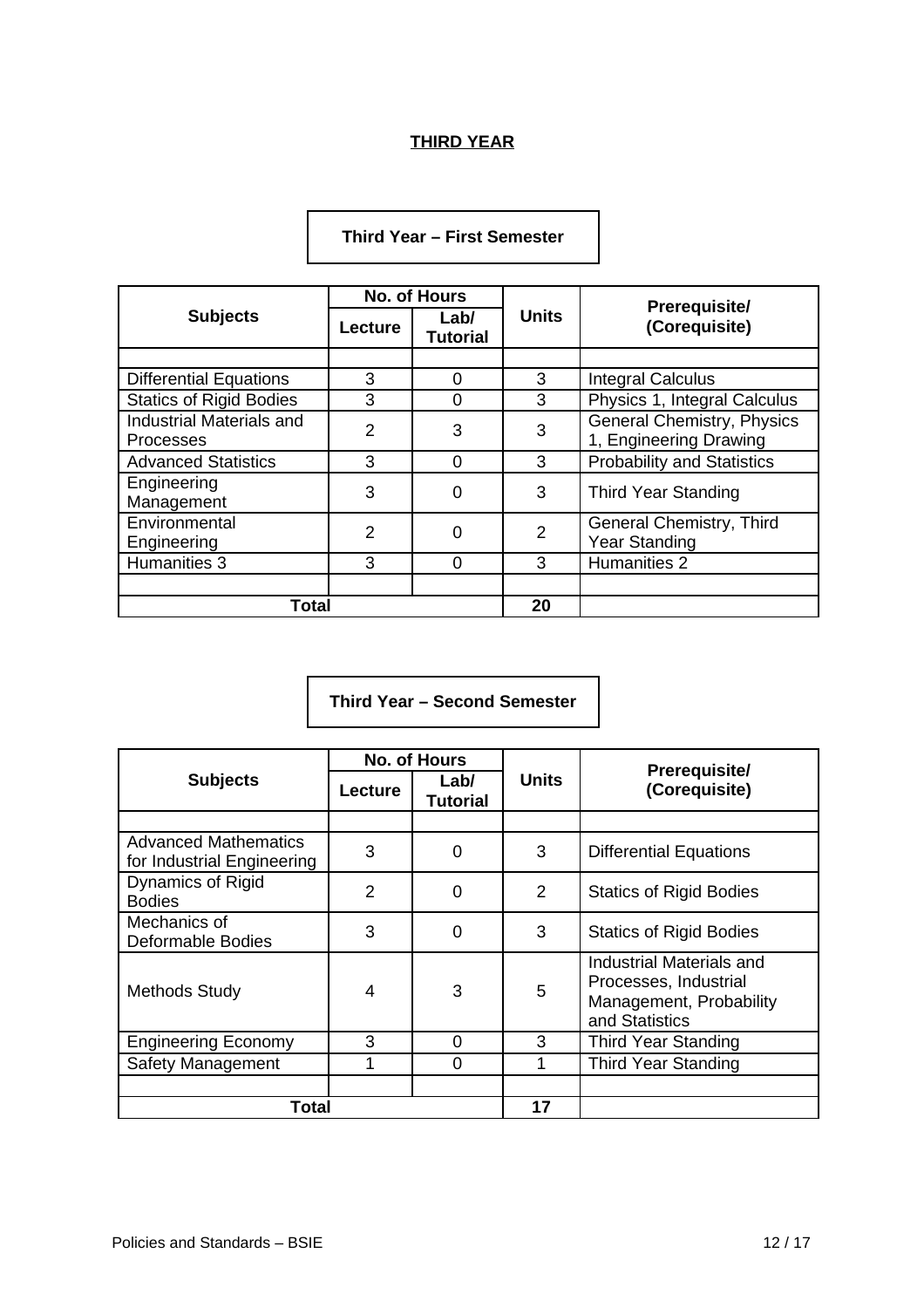## **FOURTH YEAR**

# **Fourth Year – First Semester**

|                                   | <b>No. of Hours</b> |                         |              | <b>Prerequisite/</b>                                      |
|-----------------------------------|---------------------|-------------------------|--------------|-----------------------------------------------------------|
| <b>Subjects</b>                   | <b>Lecture</b>      | Lab/<br><b>Tutorial</b> | <b>Units</b> | (Corequisite)                                             |
|                                   |                     |                         |              |                                                           |
| <b>Operations Research 1</b>      | 3                   | 0                       | 3            | Advanced Mathematics for<br><b>Industrial Engineering</b> |
| <b>Industrial Quality Control</b> | 3                   | 0                       | 3            | <b>Advanced Statistics,</b><br>Methods Study              |
| Ergonomics                        | 3                   | 0                       | 3            | Methods Study                                             |
| Thermodynamics                    | 3                   | ი                       | 3            | Integral Calculus, Physics 2                              |
| <b>Managerial Accounting</b>      | 3                   | ი                       | 3            | <b>Financial Accounting</b>                               |
| Social Science 1                  | 3                   | ი                       | 3            | None                                                      |
|                                   |                     |                         |              |                                                           |
| Total                             |                     |                         | 18           |                                                           |

# **Fourth Year – Second Semester**

| <b>Subjects</b>                             | <b>No. of Hours</b> |                         |              |                                                             |
|---------------------------------------------|---------------------|-------------------------|--------------|-------------------------------------------------------------|
|                                             | <b>Lecture</b>      | Lab/<br><b>Tutorial</b> | <b>Units</b> | <b>Prerequisite/</b><br>(Corequisite)                       |
|                                             |                     |                         |              |                                                             |
| <b>Operations Research 2</b>                | 3                   | $\Omega$                | 3            | <b>Operations Research 1</b>                                |
| <b>Production Systems</b>                   | 3                   | 0                       | 3            | Operations Research 1,<br><b>Industrial Quality Control</b> |
| <b>Elementary Electrical</b><br>Engineering | 3                   | 0                       | 3            | Physics 1                                                   |
| Engineering Values and<br><b>Ethics</b>     | 2                   | 0                       | 2            | None                                                        |
| Social Science 2                            | 3                   | 0                       | 3            | Social Science 1                                            |
| Life and Works of Rizal                     | 3                   | 0                       | 3            | <b>None</b>                                                 |
|                                             |                     |                         |              |                                                             |
| Total                                       |                     |                         | 17           |                                                             |

## **Fourth Year – Summer**

| <b>Subjects</b>        | <b>No. of Hours</b> | <b>Units</b> | <b>Prerequisite/</b><br>(Corequisite) |
|------------------------|---------------------|--------------|---------------------------------------|
|                        |                     |              |                                       |
| IE On-the-Job Training | 240 (6 weeks)       |              | Fourth Year Standing                  |
| Total                  |                     |              |                                       |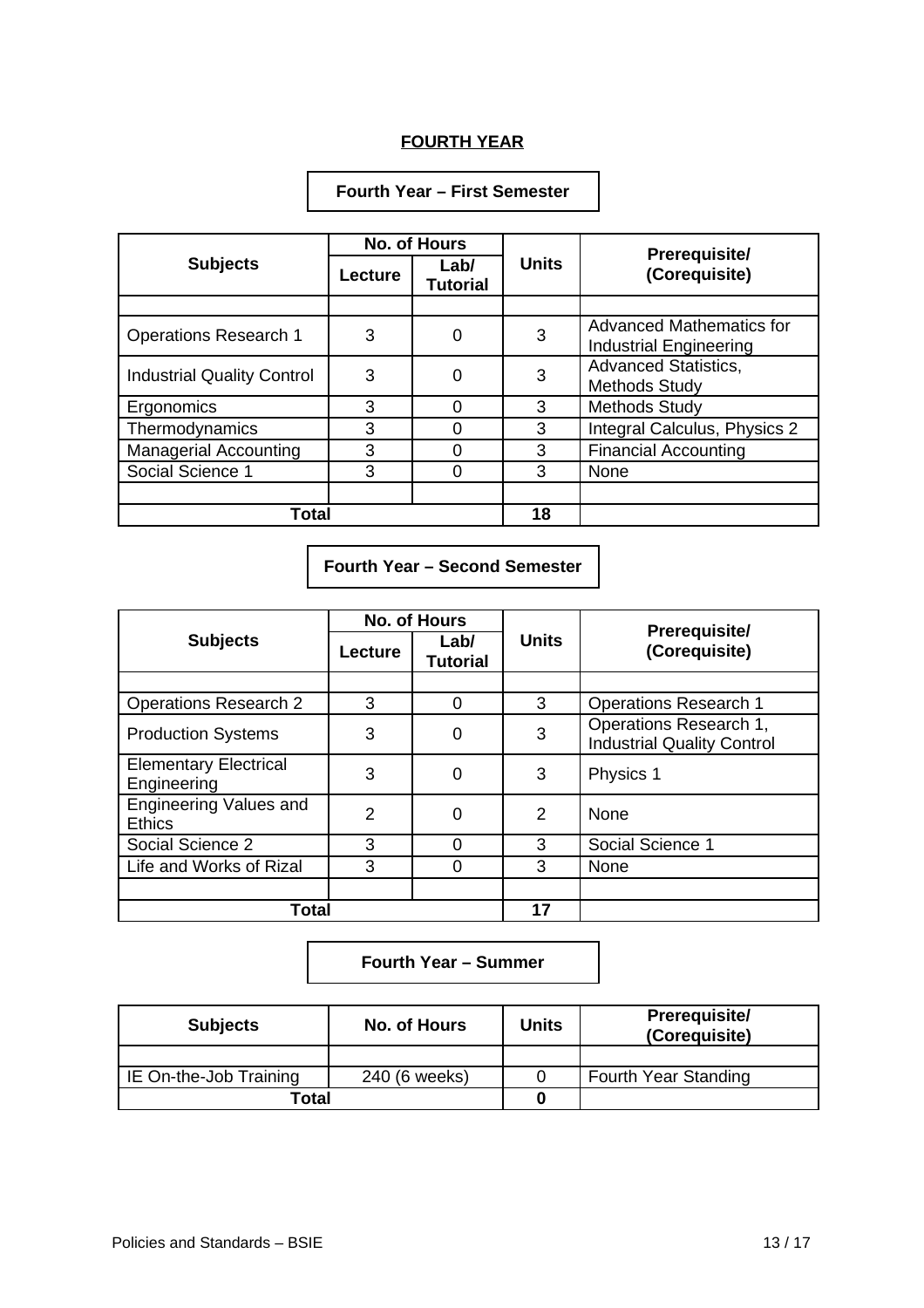# **FIFTH YEAR**

| <b>Subjects</b>                   | <b>No. of Hours</b> |                         |              |                                                                         |
|-----------------------------------|---------------------|-------------------------|--------------|-------------------------------------------------------------------------|
|                                   | <b>Lecture</b>      | Lab/<br><b>Tutorial</b> | <b>Units</b> | <b>Prerequisite/</b><br>(Corequisite)                                   |
|                                   |                     |                         |              |                                                                         |
| <b>Project Feasibility</b>        | 2                   | 3                       | 3            | Managerial Accounting,<br><b>Production Systems</b>                     |
| Facilities Planning and<br>Design | 3                   | 0                       | 3            | <b>Production Systems</b>                                               |
| <b>Information Systems</b>        | 3                   | 0                       | 3            | <b>Computer Fundamentals and</b><br>Programming, Fifth Year<br>Standing |
| <b>Systems Engineering</b>        | 3                   | O                       | 3            | Fifth Year Standing                                                     |
| IE Elective 1                     | 3                   | 0                       | 3            |                                                                         |
| Social Science 3                  | 3                   | 0                       | 3            | Social Science 2                                                        |
|                                   |                     |                         |              |                                                                         |
| Total                             |                     |                         | 18           |                                                                         |

## **Fifth Year – First Semester**

**Fifth Year – Second Semester**

| <b>Subjects</b>        | <b>No. of Hours</b> |                         |              |                                       |
|------------------------|---------------------|-------------------------|--------------|---------------------------------------|
|                        | Lecture             | Lab/<br><b>Tutorial</b> | <b>Units</b> | <b>Prerequisite/</b><br>(Corequisite) |
|                        |                     |                         |              |                                       |
| Undergraduate Research |                     | 6                       | 3            | Fifth Year Standing                   |
| IE Elective 2          | 3                   |                         | 3            |                                       |
| IE Elective 3          | 3                   |                         | 3            |                                       |
| IE Elective 4          | 3                   | ი                       | 3            |                                       |
| Social Science 4       | 3                   |                         | 3            | Social Science 3                      |
|                        |                     |                         |              |                                       |
| <b>Total</b>           |                     |                         | 15           |                                       |

**Grand Total = 185 Units**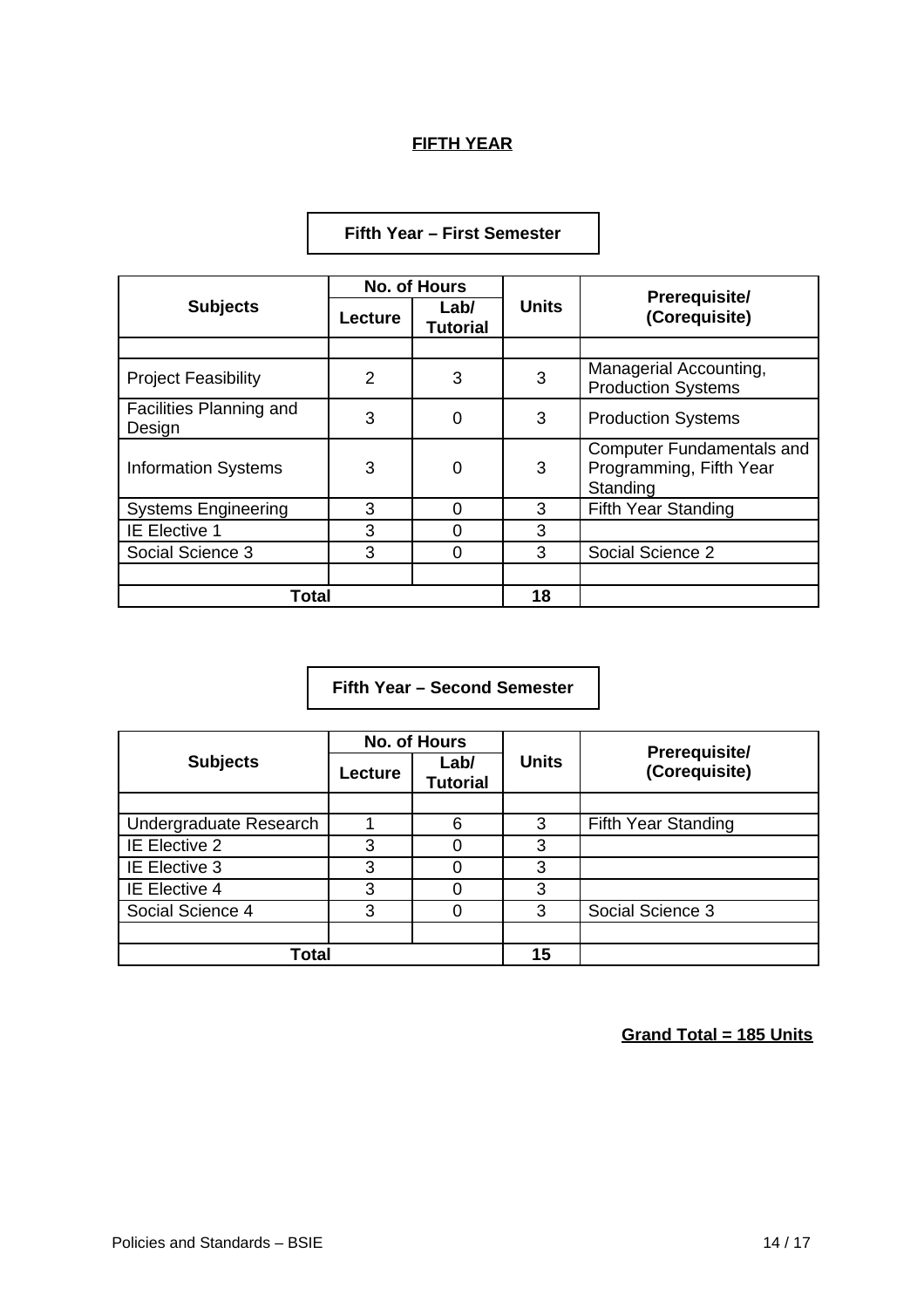### **ARTICLE VI - COURSE SPECIFICATION**

- **Section 11.** The course specifications for the Bachelor of Science in Industrial Engineering program are contained in **ANNEX III** of this Memorandum. **Annex IV** contains the laboratory requirements.
	- 1. Course Name
	- 2. Course Description
	- 3. Number of Units for Lecture and Laboratory
	- 4. Number of Contact Hours per Week
	- 5. Prerequisites and Co-requisites
	- 6. Course Objectives
	- 7. Course Outline
	- 8. Laboratory Equipment
	- 9. Suggested References

### **ARTICLE VII - GENERAL REQUIREMENTS**

- **Section 12.** The general requirements for the Bachelor of Science in Industrial Engineering program are contained in **"CMO No. 25, s. 2005 – Revised PSG for Engineering Education."** A separate Memorandum issued by the Commission."
	- 1. Instructional Program Quality
	- 2. Research
	- 3. Community Involvement
	- 4. Administration and Support

### **ARTICLE VIII - TRANSITORY PROVISION**

**Section 13.** HEIs that have been granted permit or recognition for Bachelor of Science in Industrial Engineering degree program are hereby given a non-extendable period of four (4) years from effectivity thereof, within which to fully complied. State Universities and Colleges (SUCs) and Local Colleges and Universities (LCUs) shall also comply with the requirements herein set forth.

> Student currently enrolled in the Bachelor of Science in Industrial Engineering programs shall be allowed to graduate under the old curriculum. However, students enrolling for the abovementioned program beginning school year 2008-2009 shall be covered by this CMO.

### **ARTICLE IX- SANCTIONS**

**Section 14.** For violation of this Order, the Commission may impose such administrative sanction as it may deem appropriate pursuant to the pertinent provisions of Republic Act No. 7722, in relation to Section 69 of BP 232 otherwise known as the Higher Education Act of 1982, and Sections 24 and 101 of the Manual of Regulations for Private Schools (MRPS), and other related laws.